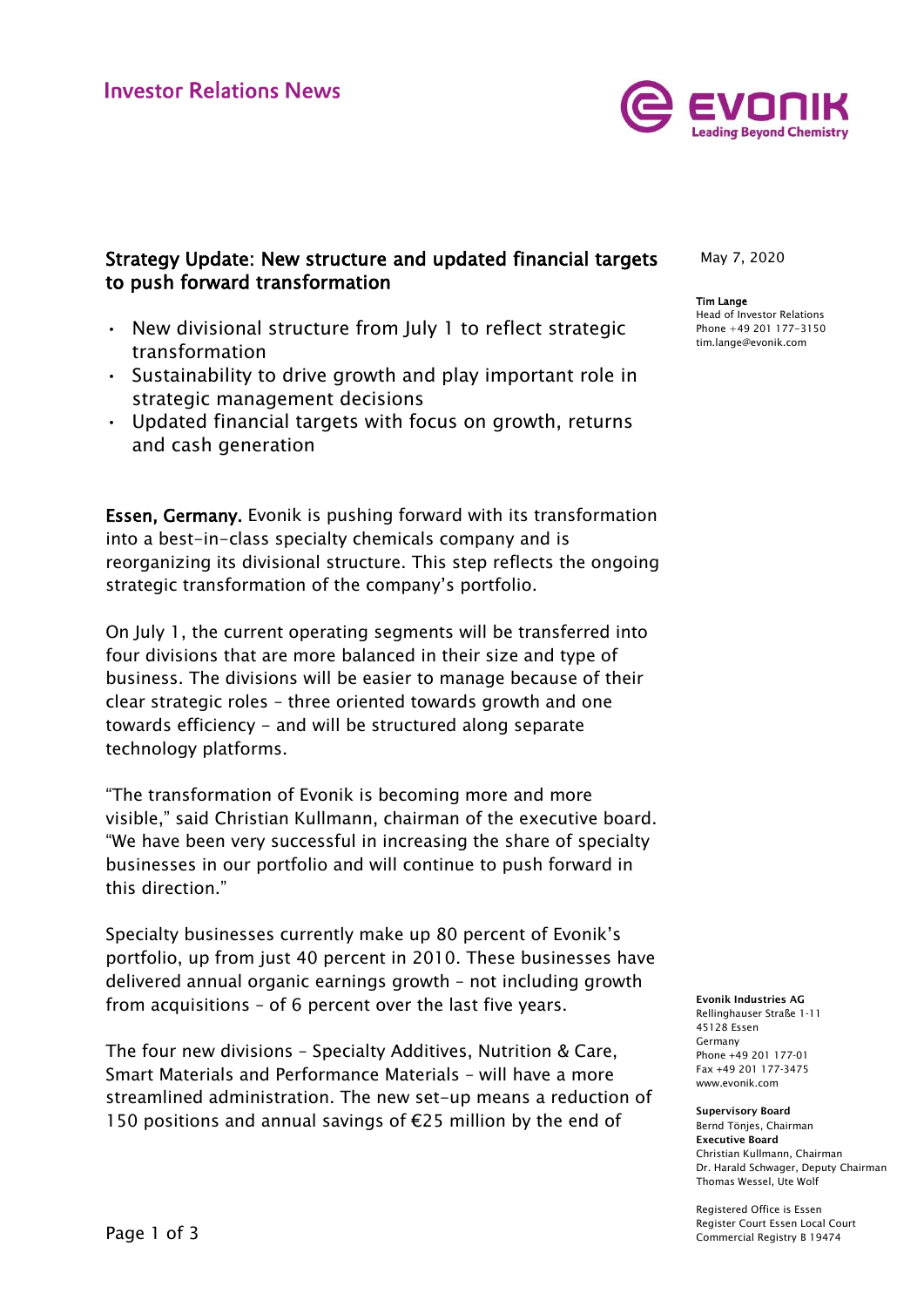

2021, mainly in administrative functions in the operating segments.

The new reporting structure will increase financial transparency. Evonik will disclose figures for four, instead of three divisions, shedding more light on the development of the different businesses. In addition, Evonik will disclose sales splits for four sub-divisions.

Evonik has also conducted a sustainability analysis across its portfolio to better integrate sustainability topics into the company's portfolio and strategic management decisions. The results show that 90 percent of products have a positive sustainability benefit that is at or above market reference. More than 30 percent of Evonik's portfolio deliver clearly superior sustainability benefits. These "Next Generation Solutions" address customers' desire for sustainable products and offer aboveaverage growth potential for Evonik.

"Our Next Generation Solutions are creating attractive growth opportunities," said Kullmann. "We are seeing high demand and expect to further increase the share of sales from such sustainability winners."

To reflect its strategic transformation and growth expectations, Evonik has updated its medium-term financial targets. In the three growth divisions, sales volumes are expected to increase by more than 3 percent annually on average over the medium term. The company aims to create value by generating a return on capital employed of 11 percent - well above its cost of capital. Finally, Evonik is aiming for strong free cash flow generation in relation to profit, with a goal for a cash conversion ratio (defined as free cash flow / adjusted EBITDA) of more than 40 percent.

"These new targets illustrate our focus on creating shareholder value with an increased focus on growth, returns and cash generation," said Ute Wolf, chief financial officer.

These new targets complement existing targets, which remain valid. Evonik still plans to reach an EBITDA margin of 18 to 20